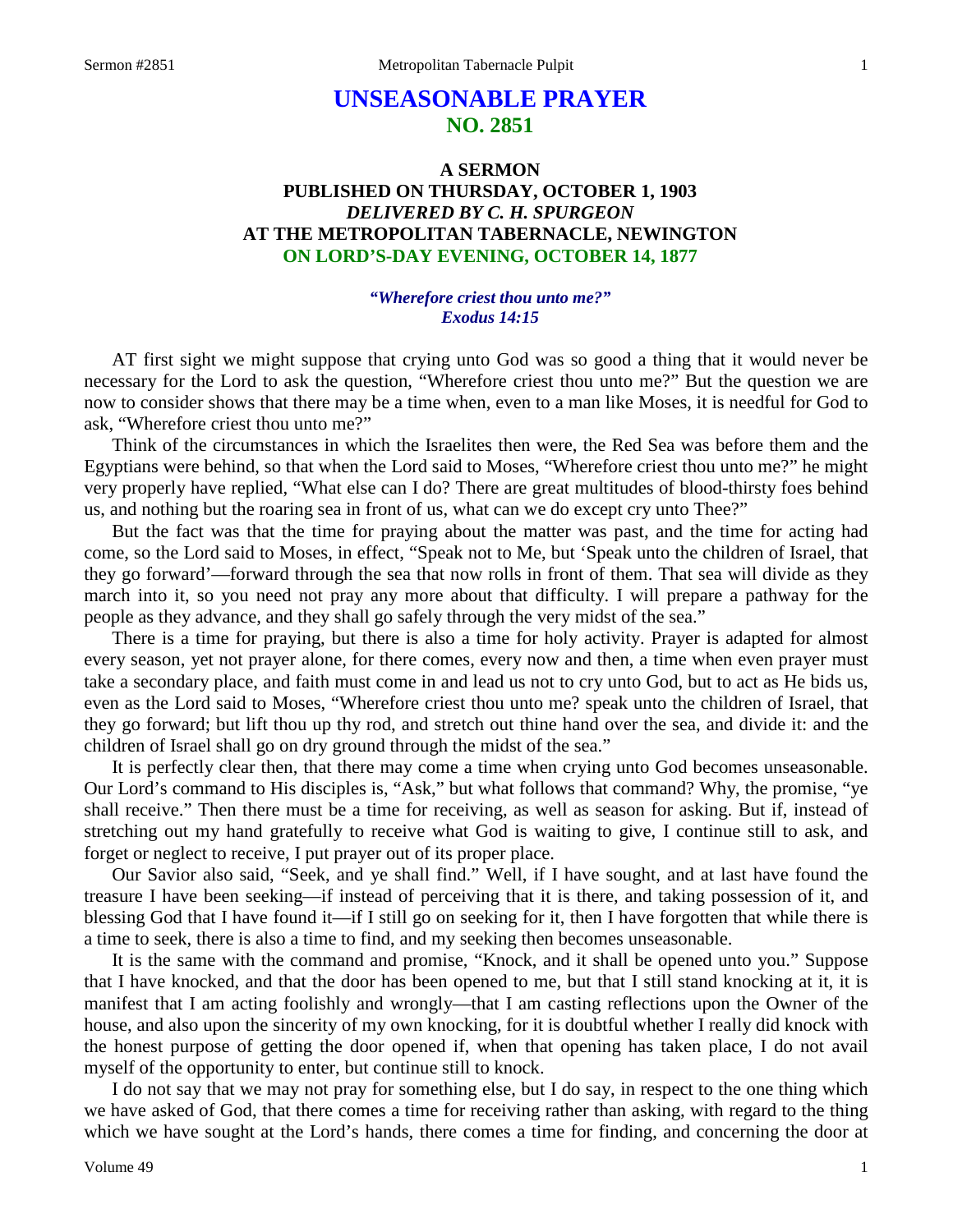which we have knocked, there comes a time for opening, and in each of these cases, the Lord's question to Moses comes with appropriateness to each one of us, "Wherefore criest thou unto me?"

When do you think, dear friends, that prayer about anything becomes out of date? I answer—When we ought to believe that we have the answer to our supplication. I do believe that many a time some of you go on asking for a certain blessing after you have received it though you are not conscious that you have it. I am glad that you still ask for it as you think that you have not received it, but it would be a better evidence of your spiritual growth if you perceived that when God has given you a certain thing in answer to your petitions, you certainly do not need still to ask for it. You have it, so rejoice over it, and bless the Lord for giving it to you.

I think there are some Christians who have received many blessings of which they are quite unaware. They have what they asked for, yet they still continue to pray for them. For instance, in some cases the prayer for assurance is offered long after assurance has been granted. Someone says that he believes the promise of God, but he wants to be more fully assured concerning it. My dear brother, what do you mean? To be more assured that God made the promise? Because if so, you will have to go into the question of the authenticity of that particular passage, and of the Bible in general.

"No," you say, "I do not mean that, for I am quite sure that God gave that promise." Then, do you mean that you doubt whether God will fulfill the promise that He has given? Because if so, I must say with all solemnity, that you ought to be assured that God cannot lie. This is not a thing for you to pray about, but for you to believe. It is the Lord's due that you should not allow anything like a question to arise over this matter. "Hath he said, and shall he not do it? or hath he spoken, and shall he not make it good?"

There is His definite promise, and yet I go and ask Him to give me an assurance concerning it. If I were to give a promise to any of you, and you were afterwards to come to me and say, "Give me further assurance," I should feel that you did not believe that I could or would do what I had promised. If such treatment as that were meted out to me by any of you, I should not feel that you had done me any honor by finding it difficult to believe my word, yet why should I expect you to honor me?

But I do expect that a son should honor his own father, and I do expect that a child of God should so fully believe his heavenly Father that he should not talk about needing assurance of the truthfulness and reliability of His promises of grace. Instead of continuing to pray for God to keep His word, it would be far better for you to believe that He has done so, and that He always will do so.

"But it may be presumption," says someone. No, it can never be presumption to believe God, it is presumption to ever doubt Him. However great His promise may be, it must be true, and it is presumptuous for anyone to ask, "Can this be true?" or "How can it be accomplished?" It would be enough for me that God has said it, how He will fulfill His promise is His business, not mine. I rest upon His word with a simple, childlike faith, and I am sorry if any of you are not doing the same. I feel that, sometimes, in the matter of assurance, God might say to us, "'Wherefore criest thou unto me?' Believe My word, and rest assured that I shall certainly fulfill all that I have promised."

It is the same also in plain matters of Christian duty. It is a very shocking thing, but I have known the case of a man—I hope a Christian man—knowing such and such a thing to be right, yet not attending to it, but saying that he was praying about it. He is quite certain about that particular thing, it could not possibly be plainer than it is, yet he is praying about it! Such and such a truth is revealed plainly enough in the Scriptures, the man could see it there, and did not doubt its authenticity, but he wanted it to be "brought home" to his conscience, so he said. Well, all I can say about such conduct as that is that it is a kind of rebellion against God, a shameful piece of hypocrisy, pretending to honor God in one duty while you know that you are neglecting another.

My dear brothers, if you are a believer in the Lord Jesus Christ, and you know that it is the will of Christ that all believers should be baptized even as He was, do not go home and pray about it, but be baptized. If you are not a member of a Christian church, and you know that it was the practice of the early Christians first to give themselves to the Lord, and afterwards to give themselves to His church, do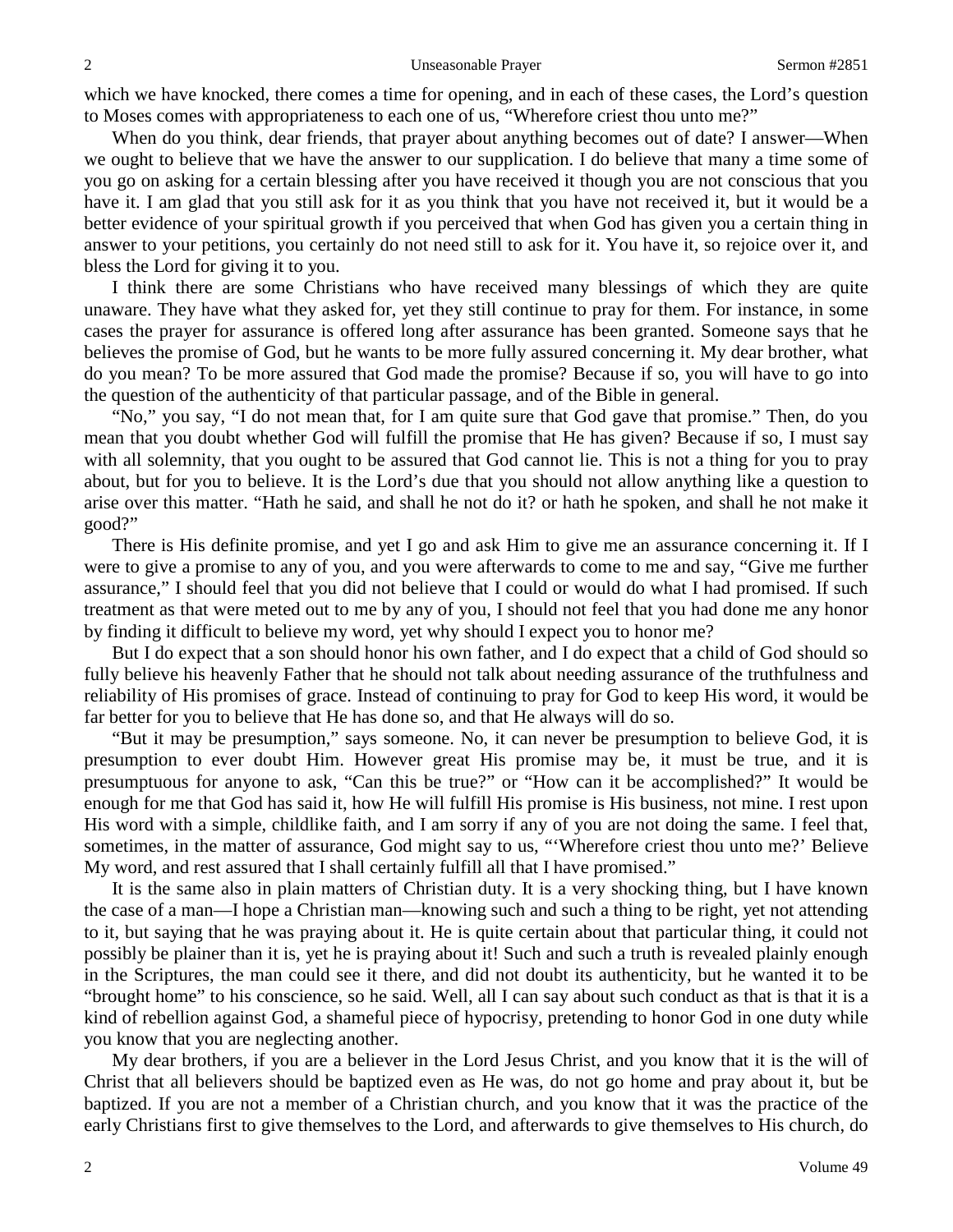not tell me that you have been praying about that matter for months, cease praying about it, and go and do it! It is idle to talk of praying about things which are clearly according to the will of God. Cease praying about them, and practice them.

You feel that you ought to have family prayer, yet you say that you have been praying about it! Praying about it? That is not what you have been doing, you have only been trying to see whether you could not find a loophole by which you could escape from an uncongenial but recognized duty. Go and do it, dear friend, and do not any longer act the hypocrite's part by pretending to pray about it. Yet this is the way in which some, who say that they love the Lord, try to play fast and loose with known precepts and duties. Do not let any of us fall into this sin, if we do, the Lord may well say to us, as he did to Moses—only He may say it to us with more anger—"'Wherefore criest thou unto me' about such a thing as that? Do what you know to be right."

**I.** Now, leaving that part of our theme altogether, I come to a more general subject, which is this—IT IS GOOD FOR A MAN OFTEN TO ASK HIMSELF THE QUESTION, "WHY DO I PRAY? WHEREFORE DO I CRY UNTO GOD?"

In some cases, I fear that the answer will be exceedingly unsatisfactory. One replies, *"I pray because I was always trained to do so.* My dear mother, now in heaven, taught me a form of prayer and that is why I continue to repeat it." If your mother had taught you the Muslim form of prayer, I suppose you would have kept on repeating it, or if she had taught you to worship a block of wood or stone, you would have done so. I do not wish to speak with contempt concerning the influence of a mother's teaching, but I must say that this alone is a very unsatisfactory reason for presenting a prayer to God.

Let me ask—Did your mother, when she taught you that form of prayer, merely mean that you should repeat those words, without any particular thought as to what they meant? If she did, your mother knew but little of vital godliness, and probably, you know even less. You must pray to God from your inmost heart, your soul must have real fellowship with Him, or else the prayer your mother taught you may be of no more avail for you than if you repeated the alphabet backwards or forwards.

I have heard of a man of seventy, who said that he always prayed night and morning. When he was asked what he said in his prayer, it turned out that he only repeated the form which he had been taught to say as a little child. Now, if you had taught a parrot to say a prayer like that, the parrot would not have been saved, nor will you, if that is all you have to depend upon. There must be something, as a reason for prayer, vastly superior to that, or else your prayer may be nothing but a mockery of supplication, a sepulcher of devotion with no life in it, an external form which cannot please God.

Another says, *"I pray because prayer is a part of my religion."* Yes, and it is a part of every true Christian's religion to pray, it must be an essential part of his religion. But what sort of prayer is this of yours which seeks to justify itself upon the ground of being a part of your religion, and what is the religion of which it is a part? Is it a religion which knows God, and draws near to Him? Is it a religion which leads you to seek the Lord in spirit and in truth? If so, God bless your religion, and the prayer that is a part of it!

But if your religion consists merely in attendance at church, or at the meeting house, so many times on the Lord's day, and in the repetition of certain words which you have been taught, God deliver you from it! If your religion is to be worth anything, it must have a heart—there must be heart-work—the work of the Holy Spirit upon your hearts, and the drawing near of your soul unto God. Otherwise, all your outward performances, however excellent they may appear to be, will land you short of heaven.

Another friend replies, *"I pray because it is a right thing to do."* There is something hopeful about that answer, but the question is, What sort of prayer do you pray? I make that inquiry because, although it is right to pray, it is not right to pray some sorts of prayer.

It is the right thing for a clerk in the telegraph office to work the telegraphic apparatus, but suppose that he should merely move a handle backwards and forwards for a whole day, yet never send a message or receive one, I should not think it was right for him to keep on moving that handle to no purpose.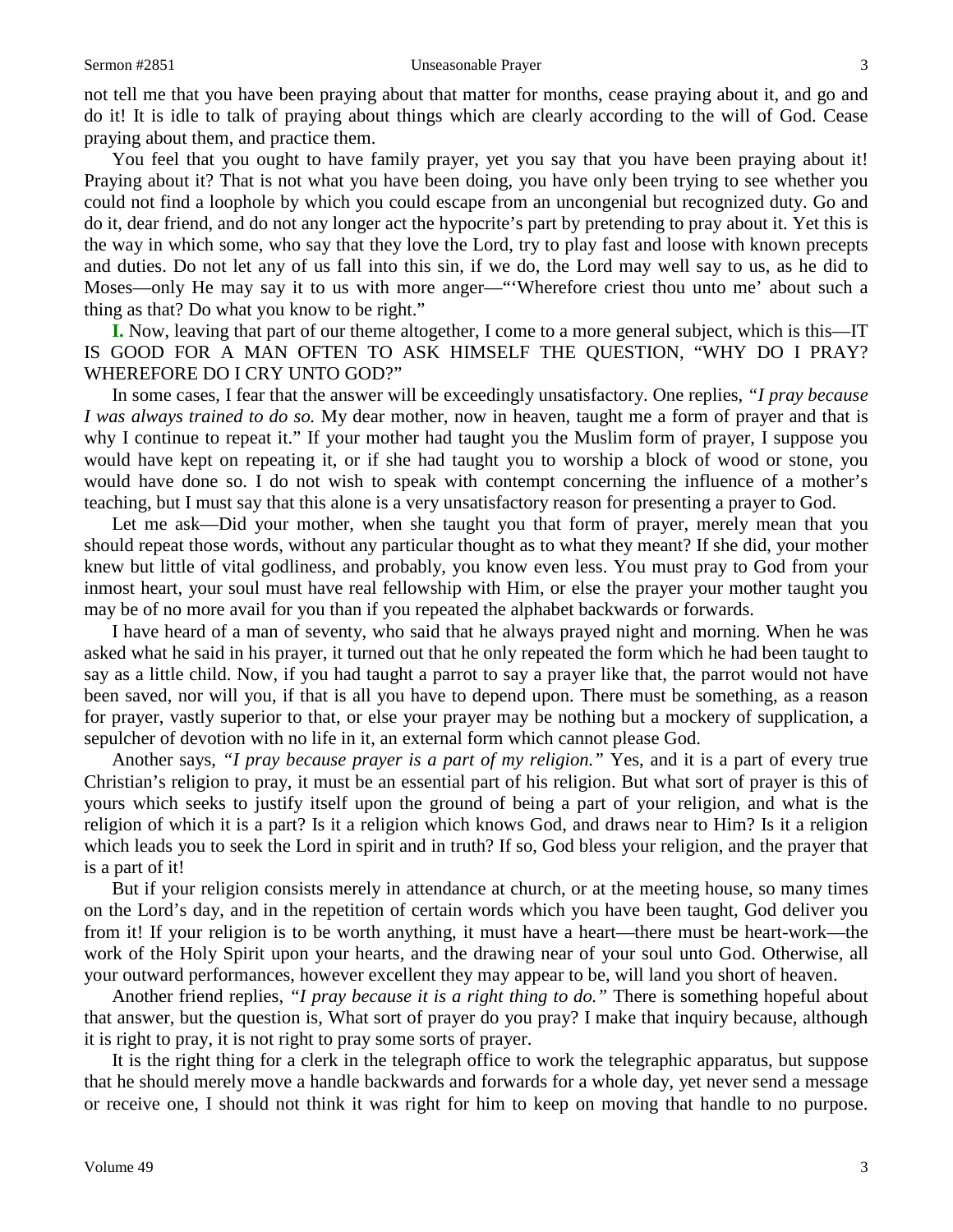Evidently a wire is broken, or something is out of order, there is no connection with the electric current, for the machinery does not work.

And in like manner, a prayer that never reaches the heart of God as it should, and never brings an answer to your suppliant soul—a prayer in which you have no fellowship with the invisible JEHOVAH—is not a right kind of prayer to pray, and I cannot say of such prayer that it has any good reason why it should be presented. If you do not mean the petitions that you present, you mock God when you utter them, for they are only words, and nothing but words.

There are some, who would not like to say, just in so many words, exactly what they think, but *they really pray because they regard prayer as being more or less meritorious.* They do not consider it so meritorious that they expect to be saved by it, but they have some kind of notion that it helps with a great many other things—among the rest, faith in Jesus Christ—to procure salvation for the soul. All these things go into the scale, and at last, they make up the weight required, that seems to be their idea.

In fact, according to some, our Lord Jesus Christ Himself is only a make-weight, and our prayers, and tears, and alms, and good works count for a great deal. These people do not quite advocate salvation by works, they do not go the full length of the road that the Romanist takes, but they go a very long way in the same direction through their belief that there is some kind of merit about various things appertaining to themselves, and especially, that their prayers are meritorious.

I will speak about this error very strongly, lest I should not be understood by all, and I state my final conviction that if any man thinks that his prayers have any merit in them of themselves, every prayer that he presents is an insult to the Lord Jesus Christ, for He is set forth as the only propitiation for sin. If you think that your prayers help in any degree to put away sin, you make an antichrist of your prayers. Christ's blood and righteousness form the only ground of your acceptance before God. If you reckon your prayers as a ground, or medium, or even a help to your acceptance with God, you so far push the cross of Christ into the background, and put your prayers into the place of the only Substitute for sinners, and the more you pile them up, the more you multiply your sin.

Possibly I have quoted the answers which would be given if I were to ask many of you why you cry unto the Lord in prayer. I would like to listen to the prayer of every man here present, without his knowing that I was doing so, I would like to put my ear to the keyhole of his room and hear the style of his praying, but as I cannot do that, I would like to ask whether you would wish anybody to hear it?

How does your prayer appear to the eye of God? Has it been humble, earnest, sincere, trustful, relying upon the atoning sacrifice of Christ, and upon the effectual working of the Holy Spirit? If so, it is well, but if not, it is only vanity of vanities. All is vanity.

How would it be with some of us if we were put into the condition of the Highland soldier of whom I have read? In our war with our American colonists, before they gained their freedom from this country, a certain Highland regiment was engaged. Every evening, one of the men was observed to go away from the camp into an adjacent wood, and it was suspected that he had gone to give information to the enemy.

He was, therefore, arrested and brought before the colonel of the regiment, and the other officers said to him, "Now tell us what you have been doing while you have been absent from the camp." "Well," he said, "I have been accustomed, whenever I can, to retire for an hour or two of private prayer."

The colonel happened to be a Scotchman and a Presbyterian, so he said to the soldier, "Well, you never had such reason to pray before as you have tonight. If you do go for an hour together to pray, you *can* pray, so let us hear you now." The man knelt down and poured out his soul before God, seeking deliverance at the Lord's hands, and resigning his spirit into the keeping of his heavenly Father, and he prayed with such an earnest, simple power that when he had finished, the colonel said to the other officers, "A man who can come on parade like that must have been drilled a good many times. I think we may confidently accept what he has said as being true. There is no doubt about his having been alone in prayer to God, now that he can pray like that before us."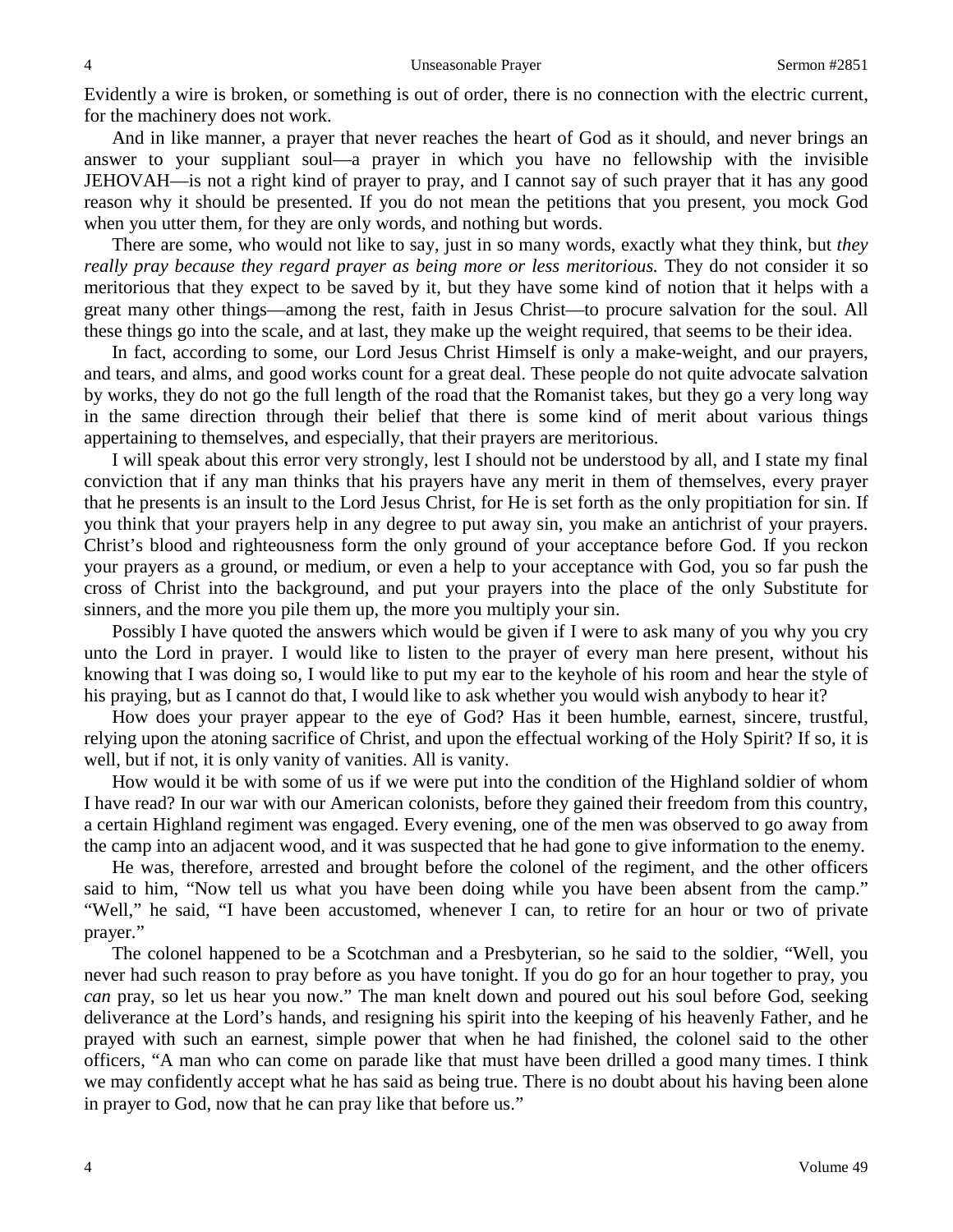Happy is the man whose prayer would bear to be listened to by his fellow men in such a critical season as that, so that they should be compelled to say of him, "That man has often prayed before tonight, he has the very brogue of one who communes with heaven." But he, who gives such answers as I have been quoting, would certainly not be able to pray before others as that soldier did.

**II.** But now, secondly, THERE ARE SOME ANSWERS TO THIS QUESTION WHICH BETRAY A GREAT DEAL OF IGNORANCE.

"Wherefore criest thou unto me?" There are times, dear brethren and sisters, *when a sinner's crying to God in prayer hinders him from immediate repentance.* The Gospel comes to each man and says, "Repent, and be converted." The man says, "I will pray." So he gets away alone and he prays, but such prayer as that cannot be acceptable to God. There is a favorite sin, of which he has long been guilty, he does not give it up, but he says that he will pray about it.

God says to such a man, "'Wherefore criest thou unto me?' Give up your sin, this is not a matter for you to pray about, but to repent of." The man says, "I was asking for repentance." Ask, if you will for repentance, but exercise it as well. Christ does not bid us pray to have our right hand cut off, or our right eye plucked out, but He says, "If your right eye offend thee, pluck it out, and cast it from you....And if thy right hand offend thee, cut it off, and cast it from thee." It will never do for any man to hope to be saved by putting prayer into the place of genuine repentance and immediate forsaking of sin.

The same is true of *those who put prayer into the place of believing in Christ.* "I mean to pray about the salvation of my soul," says someone. My dear friend, the Gospel says to you, "Believe on the Lord Jesus Christ, and thou shalt be saved." "I have been praying for salvation, sir, and I hope to get it if I keep on praying." No, you will not, on the contrary, you will be lost forever if you pray instead of believing in Christ. As surely as you live, if you will not accept God's way of salvation, which is to believe in Jesus Christ, whether you pray or do not pray, you are a lost man.

"There," says the Lord, "on yonder cross is your only hope, trust My Son, and you shall be saved." "Lord," you reply, "I will pray about the matter." Again the Lord says to you, "You see My wellbeloved Son hanging upon that tree. There is life for a look at Him." "Lord, I will pray about the matter." The Lord says, "I have said to you, 'Hear, and your soul shall live.' 'Look unto me, and be ye saved." "Lord, I will pray."

To put the matter very strongly, might not the man almost as well say, "Lord, I will swear"? Is there not just as much of the spirit of rebellion in the one answer as in the other? He has chosen his own way instead of accepting God's way! God's way is, "He that believeth and is baptized shall be saved; but he that believeth not shall be damned," and to this the man replies, "Lord, I will pray," and if that is all he does, he sets his seal to his own condemnation.

In such a case, the Lord asks the question in my text, "Wherefore criest thou unto me?" What are you crying for? For another atonement beside that of the Lord Jesus Christ? Crying for God to save you in some other way than by believing in Jesus? Crying for somebody else to believe for you? Crying to the Holy Spirit to repent for you? Is that what you want? He will not do it, why should He repent for you? You must repent for yourself, and believe for yourself, for the Holy Spirit cannot repent for you, or believe for you.

If a man, instead of believing the truth of God, which is so plain, and which is evidently able to save him—if, instead of simply resting upon the atoning sacrifice of Christ—he says, "I will pray about the matter," he betrays the fatal ignorance of his heart in supposing that God will make a new way of salvation for him instead of the one which He has plainly revealed in His Word.

Perhaps another one says, *"I am in hopes that, by praying, I shall be made more fit for believing in Christ.*" Fit for believing in Christ! You also are upon the wrong tack, like these others of whom I have been speaking. Your ignorance is misleading you. Fit for believing in Christ! A man is never so "fit for believing" as when, in himself, he is most unfit. It is unfitness, not fitness, that is really required. What is fitness for being washed? Filth, and filth alone. What is fitness for receiving alms? Poverty, abject need. What is fitness for receiving pardon? Guilt, and only guilt. It comes not as an act of grace, but as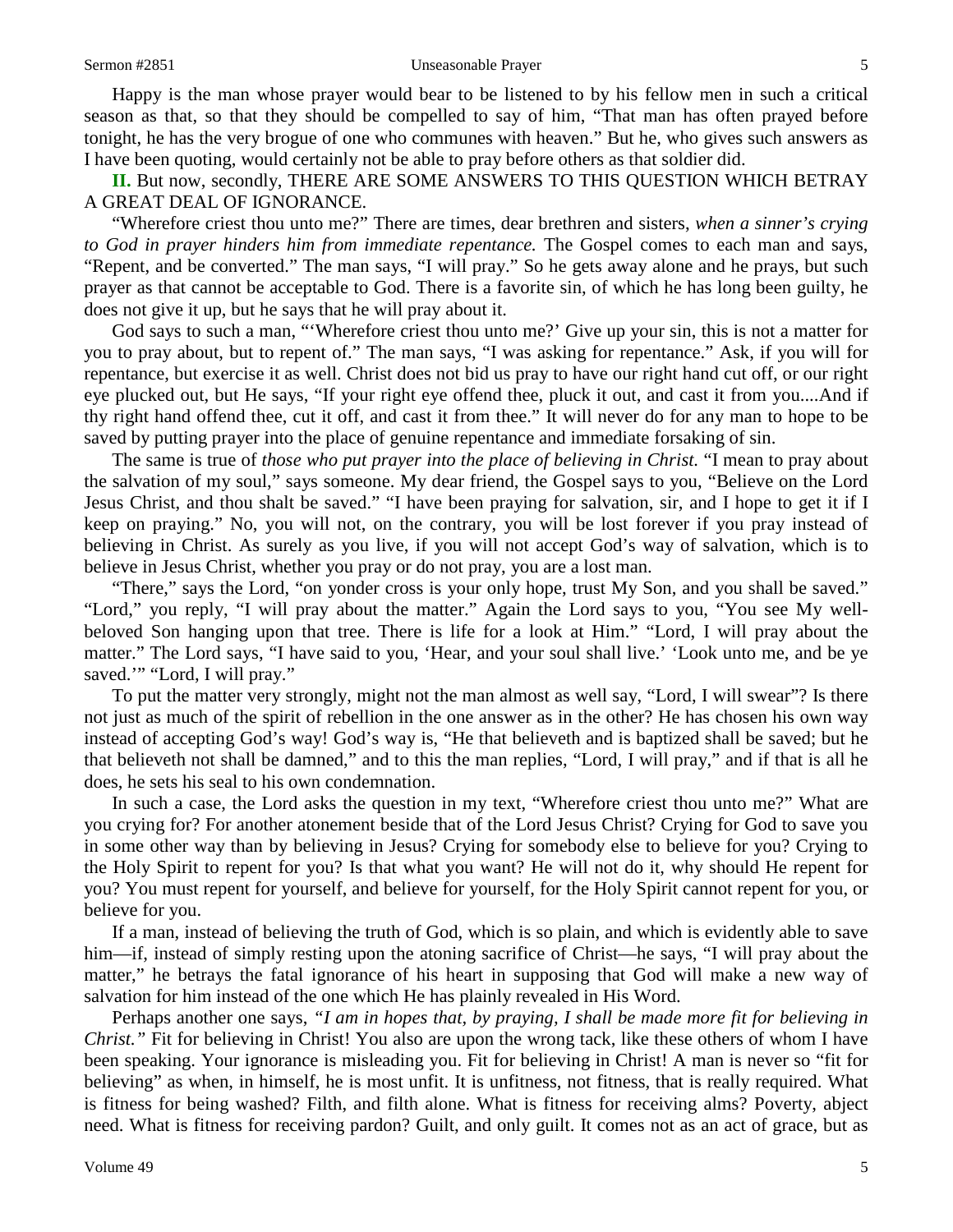an act of justice if there be no guilt, but for the display of God's pardoning grace, guilt is needed. If you are guilty, if you are black, if you are foul, you have all the fitness that is required, so, come, and find in Jesus Christ all that meets your greatest and most urgent need.

Does someone ask, "But must I not have a sense of my need?" Not as a fitness for coming to Christ, for the man who says, "I am quite fit to be saved, for I feel my need," does not really feel his need as he should, and is the farthest off from Christ. O you who are most empty, most guilty, most lost, most ruined, you are the most "fit" for the great Savior to save! May the Holy Spirit enable you to realize this, and drive out of you the foolish notion that your praying is to help Christ to save you, and to take you part of the way on the road to heaven! Your prayer will not help the divine surgery which alone can cure you, so, just as you are, in all your wretchedness and sin, trust Christ to save you, for He is able to save you, from first to last, without any help of yours.

**III.** Now I am going to close by mentioning OTHER ANSWERS WHICH MAY BE GIVEN TO THIS QUESTION, "Wherefore criest thou unto me?"

I will tell you my own answer to this question. *I cry to God, principally, because I cannot help doing so.* I cry to God for the same reason that I eat when I feel hungry, and for the same reason that I groan when I am in pain, it is the outward expression of the condition of my inward life. I cannot help praying.

I think if anyone were to say to me, "You must not kneel down to pray," it would not make any difference to my praying. If I were not allowed to utter a word all day long, that would not affect my praying. If I could not have five minutes that I might spend in prayer by myself, I would pray all the same. Minute by minute, moment by moment, somehow or other, my heart must commune with my God. Prayer has become as essential to me as the heaving of my lungs, and the beating of my pulse. I do ask God to give me power in prayer, and I chide myself if I am lax in prayer.

Still, almost unconsciously, one gets praying in the streets, praying while preaching to you, ay, sometimes, one almost prays in his sleep. One gets so into the spirit of prayer that, without always knowing it, there is a prayer leaping from the heart, and the very glance of the eye becomes a means of communion with God. So, that is my answer to the Lord's question, "Wherefore criest thou unto me?"— I pray because I cannot help doing so.

It is an equally good answer when anyone can say, *"I pray because I delight in it.* There is no holy exercise which is so sweet, so blessed, so delightful, so inspiring, so care-removing, as praying to my loving heavenly Father. Nothing brings me so near to heaven, or opens its gate so wide to me, or gives me such a foretaste of its glory, as prayer mingled with praise."

It would be also a good answer if you should say, *"I pray because I have such great needs that I cannot help praying.* I have such a little faith that I must pray for more, I have so many troubles that I must pray to be delivered out of them. I feel that I have so many sins that I must pray to be cleansed from them. I have so many desires after better things that I must pray for those things to be given to me. I feel that not merely my happiness, but my sorrow also drives me to my knees."

I do not mind how you get to the mercy seat so long as you get there in spirit and in truth, and do really pray. But dear brothers and sisters in Christ, I do hope that these reasons for prayer are those that you would yourselves give if the Lord were to say to each one of you, "Wherefore criest thou unto me?"

I think I hear another say, *"I pray because what little repentance and faith I have can express themselves best in prayer.* I tell the Lord how I hate my sin, and I ask Him to help me to hate it still more. I go to Him when I fall, and ask Him to hold me up for the future. I tell Him all my faults and follies, and I ask Him to teach me, and sanctify me. I find that my little faith is most at home and at ease when I go to God in prayer. I tell the Lord that I do trust Him, and I ask Him to increase my faith. I tell Him that if He should refuse to listen to me, I will still cling to the skirts of His garment, and if I perish, I will perish at the foot of His cross." Well, that is the right way to pray—when prayer is the expression of penitence and faith.

"Ay," says another, "but *I pray because I get more repentance and more faith by praying."* Just so, they grow while they are exercising themselves. He that weeps for sin, will weep more as he prays, and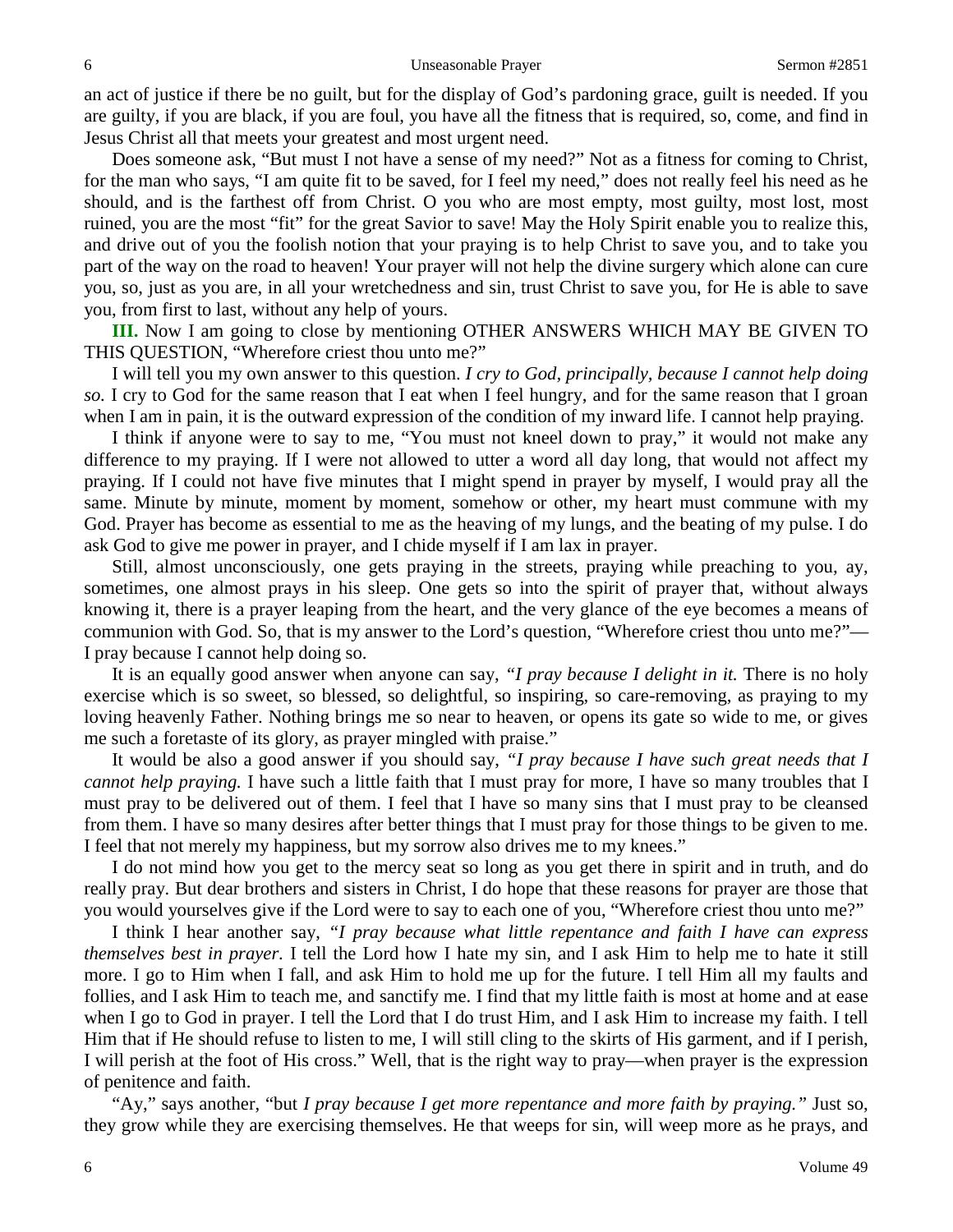#### Sermon #2851 **Unseasonable Prayer** 7

he that believes in Christ will believe more strongly while he expresses that believing in prayer for yet greater faith.

All these are good reasons for praying without ceasing.

Perhaps one of the best is this. *"I pray because I am nothing, and I want to get to the great 'I AM.'* I pray because I have nothing, and I know that all I can have must come from Him. I pray because my poverty would gladly draw upon His infinite wealth—because my weakness would drink in His eternal strength—because my sin would be a partaker of His perfect holiness—because my nothingness would find itself lost in the all-sufficiency of God." These are blessed reasons for praying, and if these are your reasons, pray on, brothers and sisters. Pray on, if you can thus answer the Lord's question, "Wherefore criest thou unto me?"

I suppose that there may have come into this place someone who never prays. If so, I do not know where you are, friend, I am glad I do not. I would look upon you with the greatest pity if I knew you. The very thought of such a sad case as yours makes me feel heavy of heart.

A man who never speaks to his Maker! A man? Can he be a man? Let me look him up and down. A man, "fearfully and wonderfully made" by God, yet he never speaks to his Creator! O God, to what a terrible depth a man can sink if he can live without prayer! What a strange creature he is!

A little chicken drinks, and lifts its head each time it sips, "The ox knoweth his owner, and the ass"—you know how stupid the ass is, yet he knows "his master's crib," but here is a man, whom God has made, and kept in being all these years, and given to him a household, and made him well-to-do among his fellow men, and kept him out of the asylum, and out of the workhouse, and out of the jail, and out of hell, and yet he never prays! O knees that never bend before the Lord, O hearts that never yield yourselves to God, are you not accursed?

Ah, sirs! assuredly a curse rests upon the man who never prays. He who prays not, believes not, and what says the Word of God concerning the man who does not believe? "He that believeth not is condemned already, because he hath not believed in the name of the only begotten Son of God."

From my inmost soul, I pity even guilty men who are condemned to die because they have broken the laws of their country, and have taken the lives of their fellow creatures, yet, O you unbelievers, their condition only differs in degree from yours, for you also are "condemned already" because you have not believed on the only begotten Son of God!

Oh, I beseech you, turn unto Him before it is too late, and you are cast into hell, where the worm dieth not, and the fire is not quenched forever and ever! If you believe that what I have said is false, you will take no notice of it, but if you believe that this Book is indeed the Word of God—and most, if not all of you, know that it is—then, escape for your lives, look not behind you, but lay hold on eternal life, and may God the Holy Ghost enable you to do so this very moment!

It is not to prayer that I exhort you, but I urge you to obey that great Gospel command, "Believe on the Lord Jesus Christ, and thou shalt be saved," and more than that, in the name of God, I command you to believe in Him whom He has sent as the only Savior of sinners. Believe on Him, trust in Him, and go your way forgiven. God grant it, for Jesus' sake! Amen.

# **EXPOSITION BY C. H. SPURGEON**

## *LUKE 18:1-27*

**Verse 1.** *And he spake a parable unto them to this end, that men ought always to pray, and not to faint:*

Especially, not to faint in prayer—not to become disheartened, or weary, even if their prayers should, for a long time, remain unanswered.

**2-3.** *Saying, There was in a city a judge, which feared not God, neither regarded man: and there was a widow in that city; and she came unto him, saying, Avenge me of mine adversary.*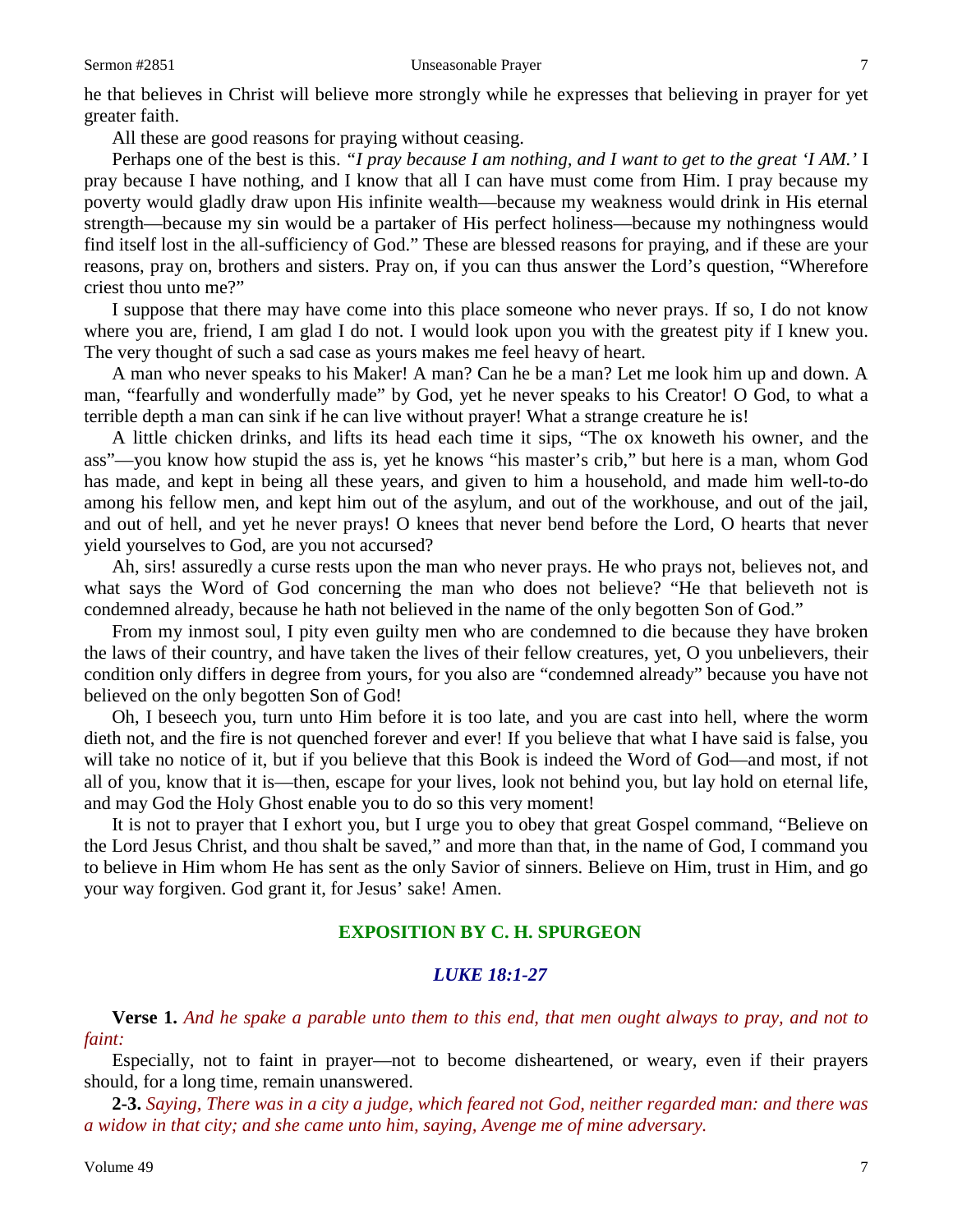He would not have interested himself in her case simply because she was a poor widow, He had no bowels of compassion for her, nor would it have concerned him at all that her adversary had wronged her. He did not trouble to discharge the duties appertaining to his office. No fear of God, and no respect for public opinion, affected him at all.

**4.** *And he would not for a while: but afterward he said within himself, Though I fear not God, nor regard man;*

He even boasted of the very thing of which he ought to have been ashamed, "'I fear not God, nor regard man,'—I care for nobody, and defy everyone."

**5.** *Yet because this widow troubleth me, I will avenge her, lest by her continual coming she weary me.*

He cared for nobody but himself. He was concerned about his own peace of mind. The poor woman could win, through his selfishness, what she could not get from his sense of justice, since that had no weight with him. Her importunity won for her what nothing else could procure.

**6-8.** *And the Lord said, Hear what the unjust judge saith. And shall not God avenge his own elect, which cry day and night unto him, though he bear long with them? I tell you that he will avenge them speedily. Nevertheless when the Son of man cometh, shall he find faith on the earth?*

God will hear the earnest, united, persistent cries of His people. His church, today, is like a widow left forlorn. Her cries go up to God, pleading that He will vindicate her cause, and He will do so. He may wait a while, but the prayers of His people are not lost. By and by, He will avenge His own elect.

So is it with regard to all true prayer. Though, for wise reasons, God may delay to reply, yet He files our petitions, they are registered in heaven. Their power is accumulating, it is all adding to the great pile of supplication which is the real strength of the church of Christ.

What a question that is—"When the Son of man cometh, shall he find faith on the earth?" He can find it if anybody can, for He knows what faith is, and where faith is, but will He find any? Well, He will find so little, even amongst the best of His people, that the question may well be put, and amongst a great many who profess to have faith, He will find none at all. Brethren, we pray so feebly, we expect so little, we ask with such diffidence, we have such slight courage in prayer, that if the Son of man Himself came among us to search us, how little faith He would discover!

**9-12.** *And he spake this parable unto certain which trusted in themselves that they were righteous, and despised others: two men went up into the temple to pray; the one a Pharisee, and the other a publican. The Pharisee stood and prayed thus with himself, God, I thank thee, that I am not as other men are, extortioners, unjust, adulterers, or even as this publican. I fast twice in the week, I give tithes of all that I possess.*

He could not even magnify his own excellences without sneering at the poor publican who had said nothing against him, or about him. That is a poor kind of religion which has to look down upon all others before it can look up to itself. What, O Pharisee, if others are not, apparently, so good as you are in some things? Yet, in other things, they probably excel you, and if you think yourself worthy of praise, you have never really seen yourself as you are in God's sight! A correct knowledge of your own heart would have led you to a very different conclusion. It is a good thing that the Pharisee appeared to be thankful for something, but probably, that was merely a complimentary speech, which meant very little. He did not thank God half as much as he praised himself.

**13.** *And the publican, standing afar off,—*

Away in some distant corner,—

**13.** *Would not lift up so much as his eyes unto heaven, but smote upon his breast, saying, God be merciful to me a sinner.*

He makes no reflection upon others, but confesses his own sin and appeals to the great Propitiation, for the word he used means, "God be propitious to me, a sinner."